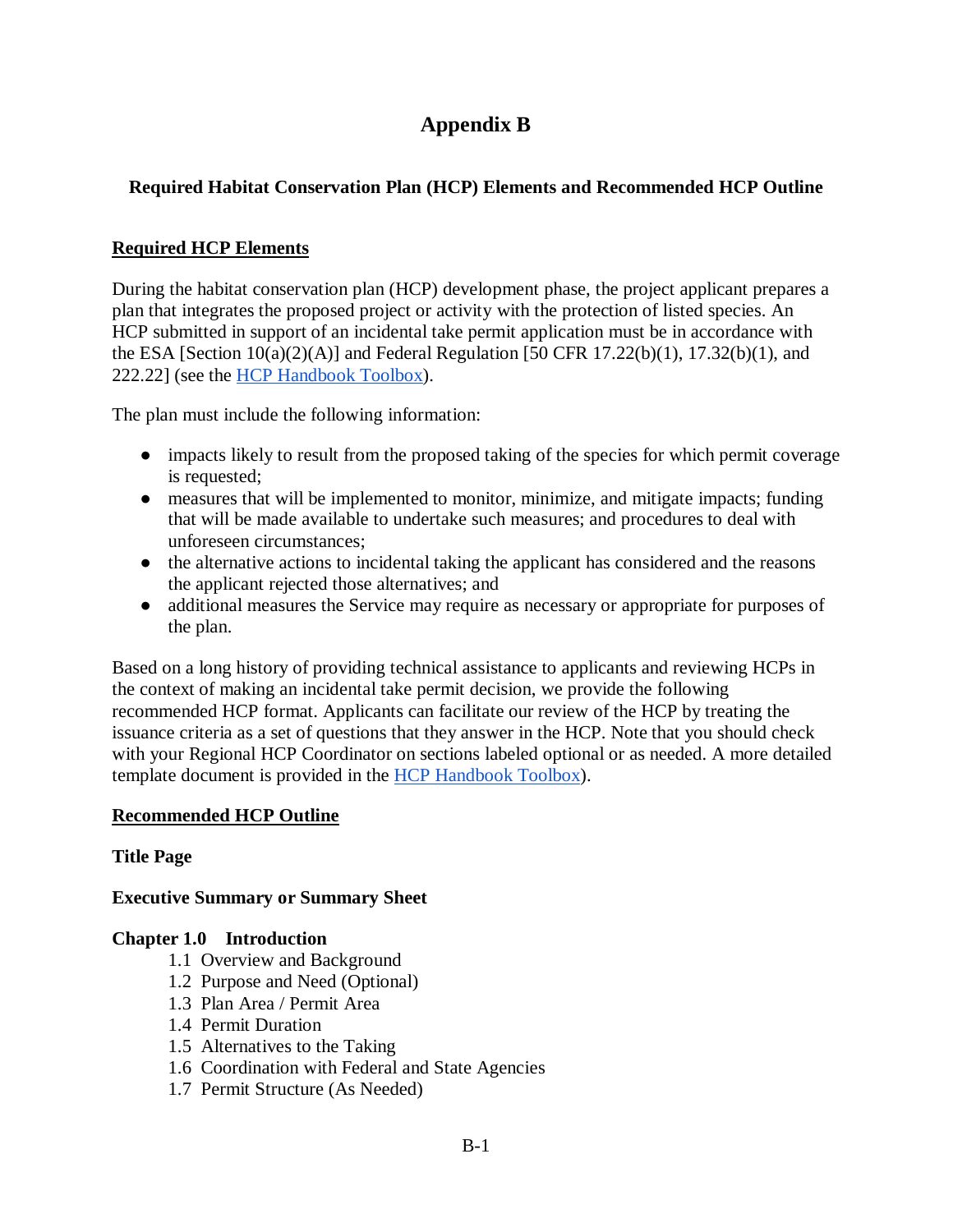### 1.8 Summary of Relevant Laws and/or Regulations (Optional)

- 1.8.1 Federal Endangered Species Act (use Services provided language)
- 1.8.2 National Environmental Policy Act (use Services provided language)
- 1.8.3 National Historic Preservation Act
- 1.8.4 Relevant State Laws and Regulations

### **Chapter 2.0 Project Description and Covered Activities**

- 2.1 Project Description
- 2.2 Covered Activities

## **Chapter 3.0 Covered Species**

- 3.1 Covered Species (section for each covered species)
	- 3.1.1 Status and Distribution
	- 3.1.2 Habitat Characteristics and Use
	- 3.1.3 Occurrence in the Project Area
- 3.2 Covered Plant Species (As Needed)
	- 3.2.1 Status and Distribution
	- 3.2.2 Habitat Characteristics and Use
	- 3.2.3 Occurrence in the Project Area
- 3.3 Species in Plan Area That Don't Need Coverage and Why
	- 3.3.1 Status and Distribution
	- 3.3.2 Habitat Characteristics and Use
	- 3.3.3 Occurrence in the Project Area
	- 3.3.4 How take will be avoided

#### **Chapter 4.0 Environmental Setting and Biological Resources**

- 4.1 Environmental Setting
	- 4.1.1 Climate
	- 4.1.2 Topography/Geology
	- 4.1.3 Hydrology/Streams, Rivers, and Drainages
	- 4.1.4 Water Quality/Water Quantity
	- 4.1.5 Existing Land Use
- 4.2 Biological Resources: Wildlife, Fish. and Vegetation
	- 4.2.1 Wildlife
	- 4.2.2 Vegetation

#### **Chapter 5.0 Potential Biological Impacts and Take Assessment**

- 5.1 Direct and Indirect Impacts
- 5.2 Anticipated Take of Each Covered Species
- 5.3 Anticipated Impacts to Covered Plant Species (As Needed)
- 5.4 Anticipated Impacts of Take on Critical Habitat (As Needed)
- 5.5 Anticipated Impacts of the Taking

#### **Chapter 6.0 Conservation Program**

- 6.1 Biological Goals
- 6.2 Biological Objectives
- 6.3 Measures to Avoid and Minimize Take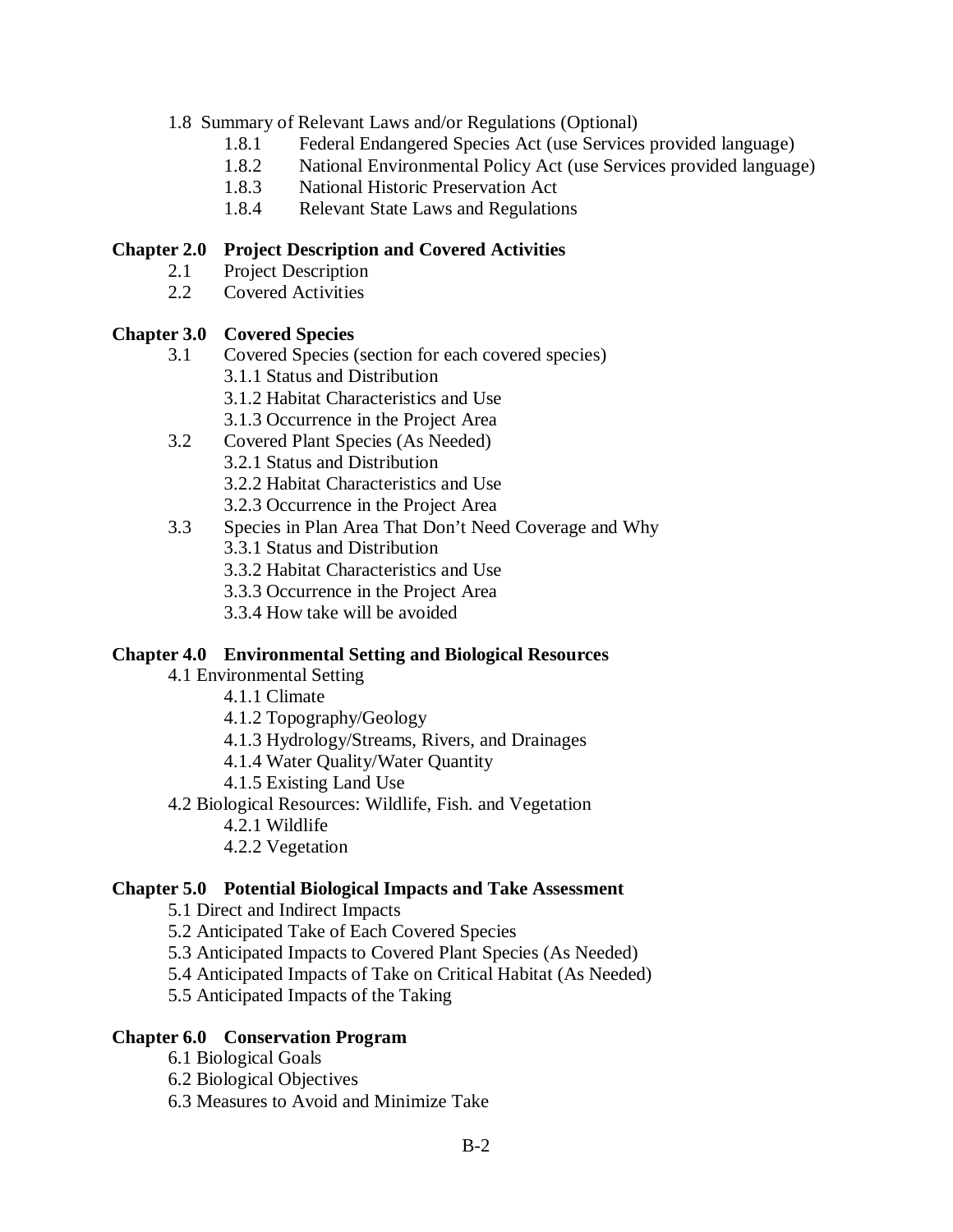- 6.4 Measures to Mitigate the Unavoidable Take
- 6.5 Monitoring
	- 6.5.1 Biological/Effectiveness Monitoring
	- 6.5.2 Compliance Monitoring
- 6.6 Adaptive Management Strategy (As Needed)
- 6.7 Reporting (check with the Regional HCP Coordinator for the Required Format)
	- 6.6.1 Project Status and Impacts (e.g., completed stages)
	- 6.6.2 Take Tracking
	- 6.6.3 Avoidance, Minimization, and Monitoring
	- 6.6.4 Mitigation

6.6.5 Changed circumstances

- 6.6.6 Funding
- 6.6.7 Other HCP Measures (e.g., Amendments, Adaptive Management, etc.)
- 6.6.8 Other Measures as Required by Director (As Needed)

#### **Chapter 7.0 Changed and Unforeseen Circumstances**

- 7.1 Changed Circumstances
- 7.2 Unforeseen Circumstances

#### **Chapter 8.0 Funding**

8.1 Costs and Budget for the Conservation Program and Plan Implementation

- 8.2 Funding Sources
- 8.3 Funding Mechanisms
- 8.4 Funding Assurances

#### **Chapter 9.0 Permit/HCP Administration (Optional)**

- 9.1 Amendments (use Services provided language)
- 9.2 Permit Renewal (use Services provided language)
- 9.3 Permit Transfer (use Services provided language)

#### **Chapter 10.0 References**

- 10.1 Literature Cited
- 10.2 Personal Communications
- 10.3 List of Preparers

#### **Appendices**

Appendix A: Maps/Figures

Appendix B: Data Management Plan

Appendix C: Covered Lands (legal description)

Appendix D: Background Reports/Supporting Documents

Appendix E: Implementing Agreement (Optional)

Appendix F: Conservation Easement (As Needed)

Appendix G: Other Project Specific Materials

#### **Tables**

Table XX. Summary of Impacts to Covered Species by Covered Activities Table XX. Summary of Minimization and Mitigation Measures and Corresponding